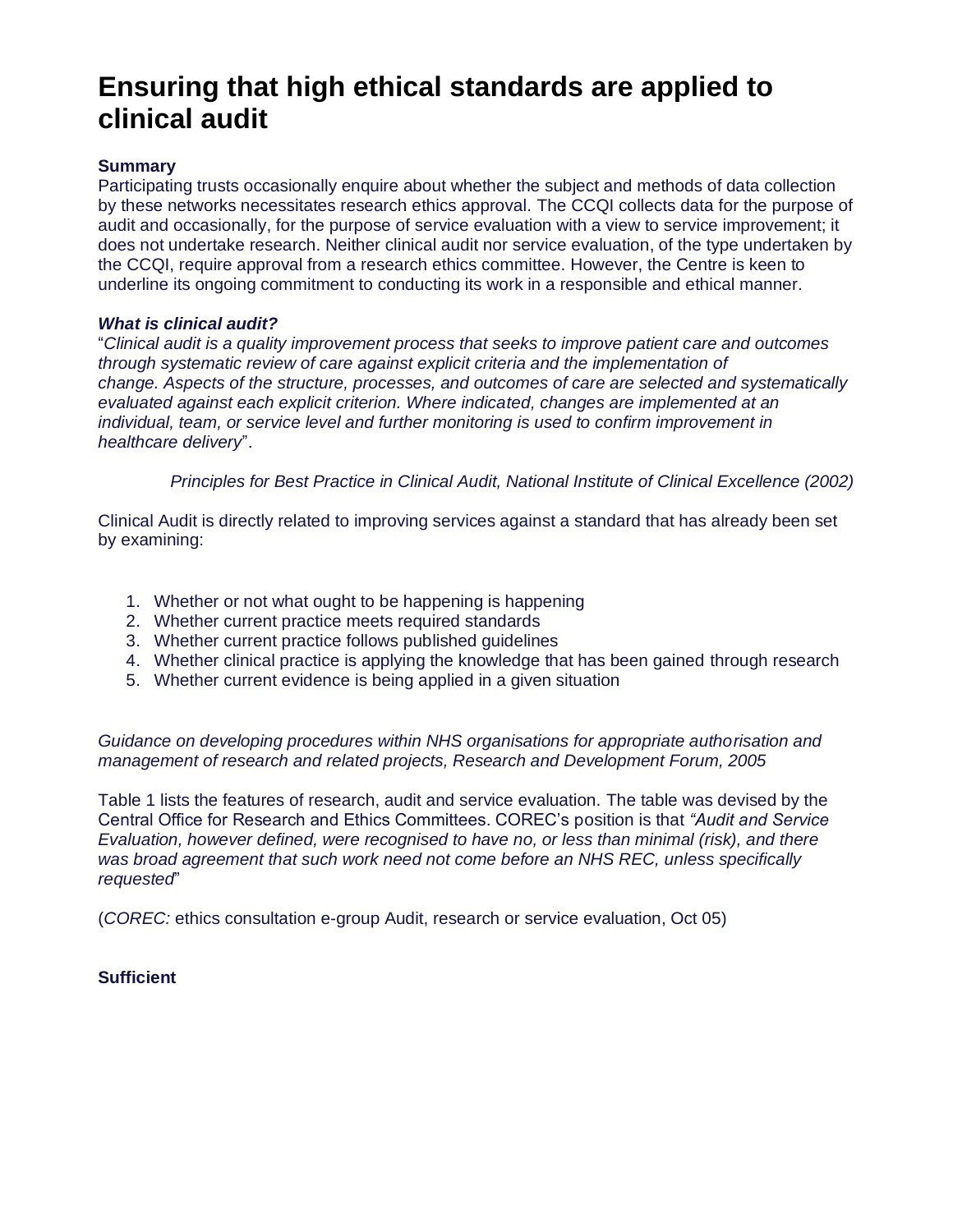# **Table 1: A table for researchers and reviewers to use and for the "queries line" to refer to.**

| <b>RESEARCH</b>                                                                                                                                | <b>CLINICAL AUDIT</b>                                                                        | <b>SERVICE EVALUATION</b>                                                                           |
|------------------------------------------------------------------------------------------------------------------------------------------------|----------------------------------------------------------------------------------------------|-----------------------------------------------------------------------------------------------------|
| Designed and conducted to<br>generate new knowledge                                                                                            | Designed and conducted to<br>provide new knowledge to<br>provide best care                   | Designed and conducted to<br>define current care                                                    |
| Quantitative research -<br>designed to test an<br>hypothesis<br>Qualitative research -<br>explores themes following<br>established methodology | Designed to answer the<br>question:<br>"Does this service reach a<br>predetermined standard? | Designed to answer the<br>question:<br>"What standard does this service<br>achieve?"                |
|                                                                                                                                                | Measures current service<br>against a standard                                               | Measures current service without<br>reference to a standard                                         |
| May involve a new treatment                                                                                                                    | Doesn't involve a new treatment                                                              | Doesn't involve a new treatment                                                                     |
| May involve additional<br>therapies, samples or<br>investigations                                                                              | Involves no more than<br>administration of questionnaire<br>or record analysis               | Involves no more than<br>administration of simple<br>interview, questionnaire or record<br>analysis |
| May involve allocation to<br>treatment groups NOT<br>chosen by HCP or patient                                                                  | Does not involve allocation to<br>treatment groups: the HCP and<br>patients choose treatment | Does not involve allocation to<br>treatment groups: the HCP and<br>patients choose treatment        |
| May involve randomisation                                                                                                                      | Does NOT involve<br>randomisation                                                            | Does NOT involve randomisation                                                                      |
| Under current guidance,<br>research REQUIRES R.E.C.<br><b>REVIEW</b>                                                                           | Under current guidance, audit<br>DOES NOT REQUIRE R.E.C.<br><b>REVIEW</b>                    | Under current guidance,<br>service evaluation DOES NOT<br><b>REQUIRE R.E.C. REVIEW</b>              |

*COREC ethics consultation e-group: Audit, research or service evaluation, Oct 05.*

*"The taxonomy (Is this work "Research", "Audit" or "Service Evaluation"?) was clearly of less concern….than the consequences for those involved in the project, particularly patients. It is evident therefore that this taxonomy is useful but as a surrogate marker for the level of risk in any project. Audit and Service Evaluation, however defined, were recognised to have no, or less than minimal, and there was broad agreement that such work need not come before an NHS REC, unless specifically requested."*

*COREC ethics consultation e-group: Audit, research or service evaluation, Oct 05.*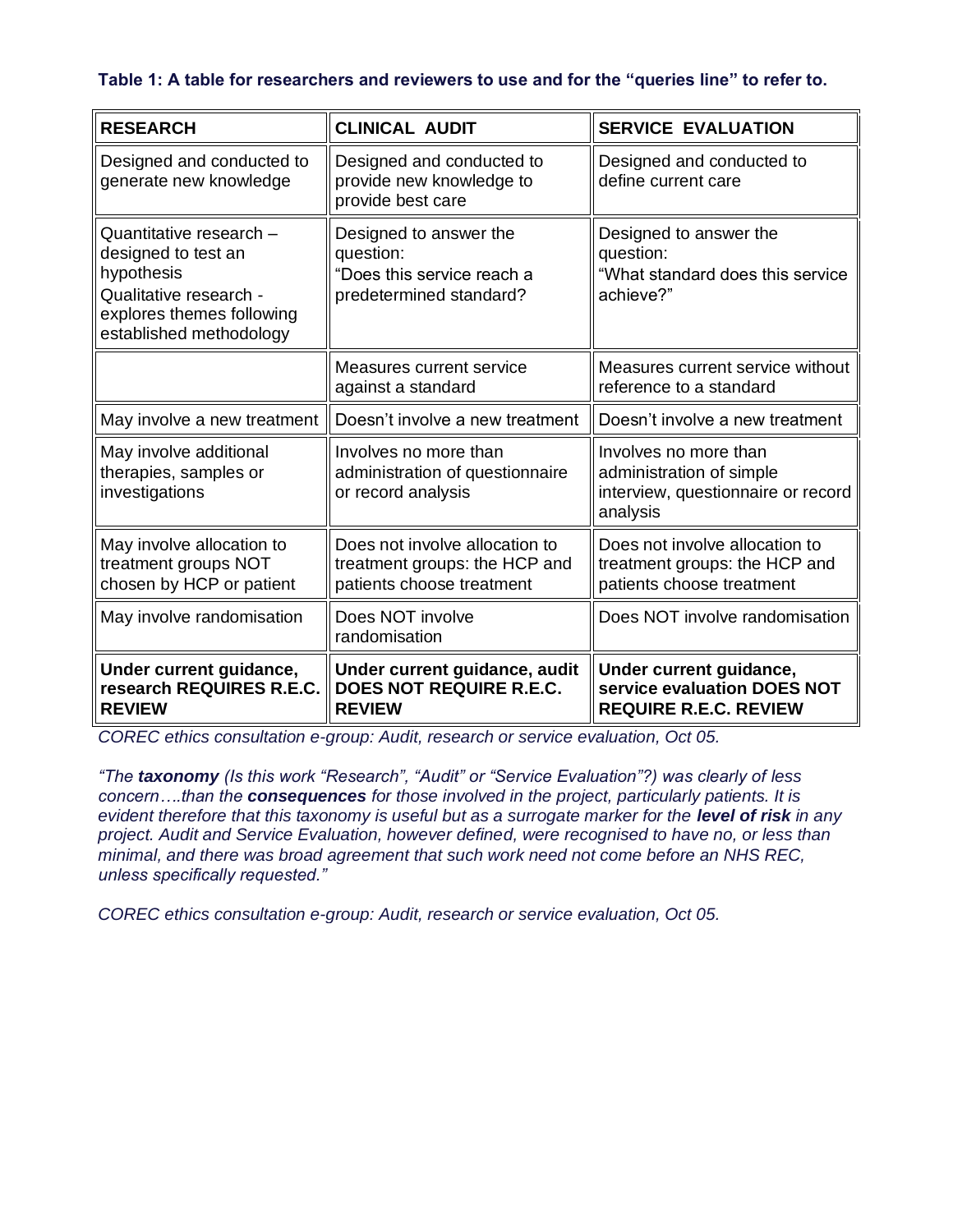# **Discussions between the CCQI and COREC**

On the occasions that the CCQI has consulted ethics committees about its work, their response has confirmed our position. For example, in February 2006, the CCQI submitted a full description of the 'Better Services for People who Self-Harm' Project to COREC, detailing the audit methods used at the CCQI, including staff and patient surveys and consultations, the auditing of case notes and conducting peer-reviews. This included a list of the questions being put to service users and staff. The CCQI also reiterated the safeguards it has put in place to protect the dignity, wellbeing and safety of participants throughout the audit process. The following reply was received from COREC:

"*Thank you for your query. We have read the documents you attached and would deem your work to be audit. We agree entirely that audit should be conducted to accepted ethical standards and your document clearly outlines this"*.

(COREC February 2006).

A similar response was received when the CCQI contacted the Welsh MREC about the Electroconvulsive Therapy Accreditation Service (ECTAS) in 2003.

Neither clinical audit nor service evaluation require approval from a research ethics committee.

## **The College Centre for Quality Improvement and ethical audit**

The Centre has been running quality improvement programmes since 1999 and now has numerous quality improvement programmes underway. All of the projects managed by the CCQI meet the criteria listed in the 'clinical audit' column above and are therefore defined as audit, not research.

## *Key features of the CCQI programmes*

- They do not manipulate treatment plans, or experiment with new clinical techniques.
- They do explore the extent to which services are complying with nationally agreed standards.
- They all share the same long-term aim: to increase compliance with nationally recognised standards, resulting in an improved quality of care for the patient group in question.
- All of the CCQI projects follow a typical clinical audit process described in figure 1 below.
- Each project has developed its own manual of quality service standards based on the best available evidence, and collects data to help services identify aspects of service provision that require improvement.
- a. The CCQI supports local teams in action planning and re-audits services periodically, to examine which improvements have been made.
- Services are encouraged to network with each other on a national or international basis to share ideas for best practice, helping all services to improve patient care. This is facilitated by email discussion groups, newsletters, conferences and learning events delivered by the CCQI.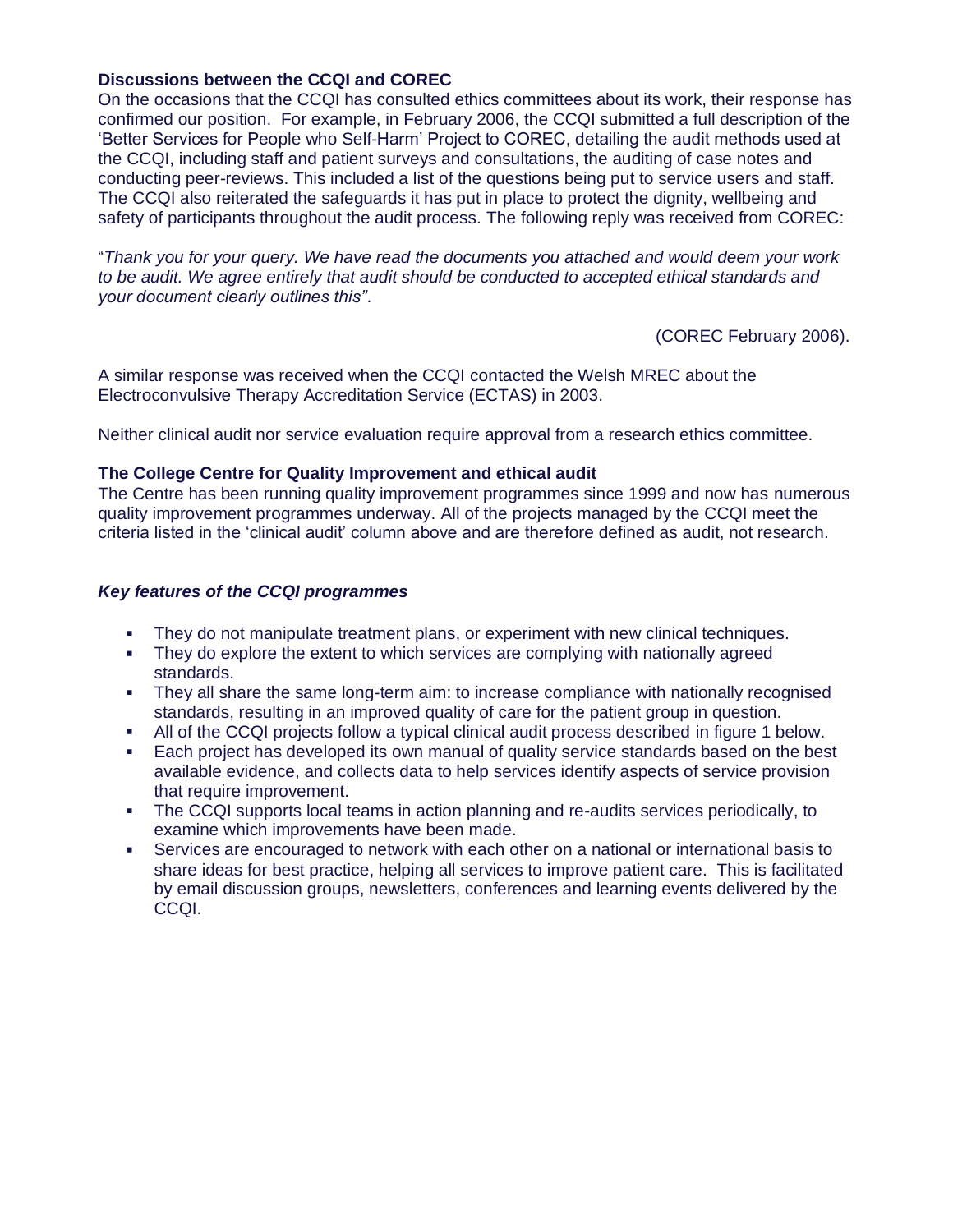# **Figure 1: The Clinical Audit Process**



# **Conducting Audit to Accepted Ethical Standards**

Although neither clinical audit nor service evaluation require approval from a research ethics committee, the CCQI shares the view that "*the dignity, rights, safety and well-being of participants must be the primary consideration*".

*Research Governance Framework for Health and Social Care, draft second edition, Autumn 2003* <http://www.dh.gov.uk/assetRoot/04/02/08/96/04020896.doc>

Below are some examples of the safeguards put in place by the CCQI:

## **Protecting the safety, dignity and rights of participants (service users and clinicans)**

- a. Clinical audit at the CCQI complies with to the Caldicott principles (1997), the Data Protection Act (1998), the Freedom of Information Act (2000) and the NHS confidentiality code of practice (2003).
- Potential participants are made fully aware that it is entirely their choice whether or not they a. take part in the any consultation or survey and service users are reassured that choosing not to participate will not affect the care that they receive in any way. This is stated clearly in the information provided and again re-iterated at the beginning of each and every survey. Participants are reminded of their right to withdraw from the audit at any stage, without providing an explanation.
- The information sheets provided by the CCQI are written to the same level of detail as those ä, produced by the Healthcare Research Team at the College Research and Training Unit (who do have to seek ethical approval for such materials), so members and participants can be assured of similarly high quality.
- ú, The audits do not ask for any personal identifiers (e.g. name, date of birth, address).
- The anonymity of service users and staff is protected throughout views are collated along with those of other participants, meaning that local teams are unable to identify the comments or ratings of individual respondents.
- Confidentiality and its limits are made clear to all participants.  $\blacksquare$
- Our service user advisors have opined that the level of distress associated with this work is no more than a satisfaction survey, and certainly no more than 'general clinical practice' – this is something that COREC have defined as an important factor. The staff questionnaires were edited by healthcare professionals.